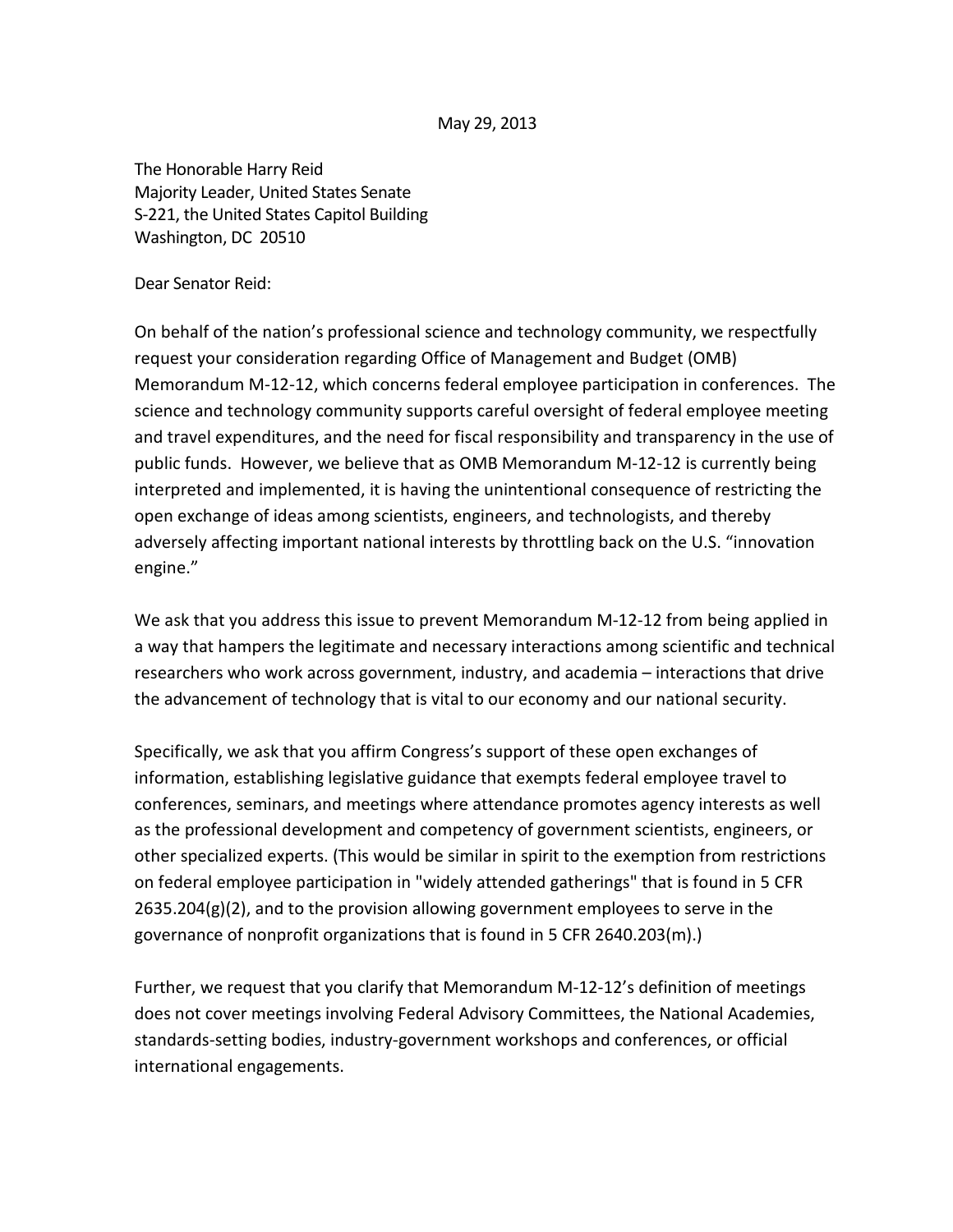Permitting federal employees to participate in professional meetings allows them to appropriately interact with their colleagues from other agencies, our military science directorates, universities, and industry to help facilitate the intellectual exchanges that are central to their jobs, the technology transition process, and national interests. Each sector – industry, government, and academia – approaches problems from a different perspective. It is the creative synthesis of these various perspectives, methodologies, and motivations that drives American innovation. The absence of one sector in the collaborative process hinders the progress of science and technology on which the American economy and our national security depend.

The purpose of scientific and engineering conferences is to foster and encourage these vital collaborative interactions. They serve as the focal point of scientific and engineering communication across industry, academia, and government. The formal presentation of peer-reviewed research, the casual conversations that occur while attending meetings, and the ability to expand one's horizons and examine problems in a new light result in unanticipated and important connections being forged, not only in technical arenas, but also in policy and program areas. It is precisely this kind of unanticipated stimulation that led to the commercial use of GPS satellites for telecommunications, automotive and maritime location assistance, and a myriad of other commercial applications of a technology originally developed for military purposes.

In addition, conferences allow young professionals to meet, interact with, and be mentored by senior researchers in their field. This gives them access to the wealth of knowledge and experience of veteran researchers, allows them to capitalize on "lessons learned" from the trial and error of previous programs, and provides continuity in the transfer of crucial institutional knowledge. Young engineers are able to build a support network that provides insight and counsel as they look to overcome challenges in their own work. Students, both undergraduate and graduate, also benefit from attending conferences with professionals from academia, government, and industry. They are introduced to new ideas and diverse methods they may not otherwise experience, giving them a broader perspective from which to pursue not only their studies but also their careers. Professional pipeline development like this also saves taxpayer money, since new programs do not have to relearn old lessons and reinvent successful processes.

As written and as currently implemented, the directives in M-12-12 stand in stark contrast with the December 17, 2010 memorandum on "Scientific Integrity" by the director of the Office of Science and Technology Policy (OSTP), Dr. John P. Holdren. Under Part IV, "Professional Development of Government Scientists and Engineers," the OSTP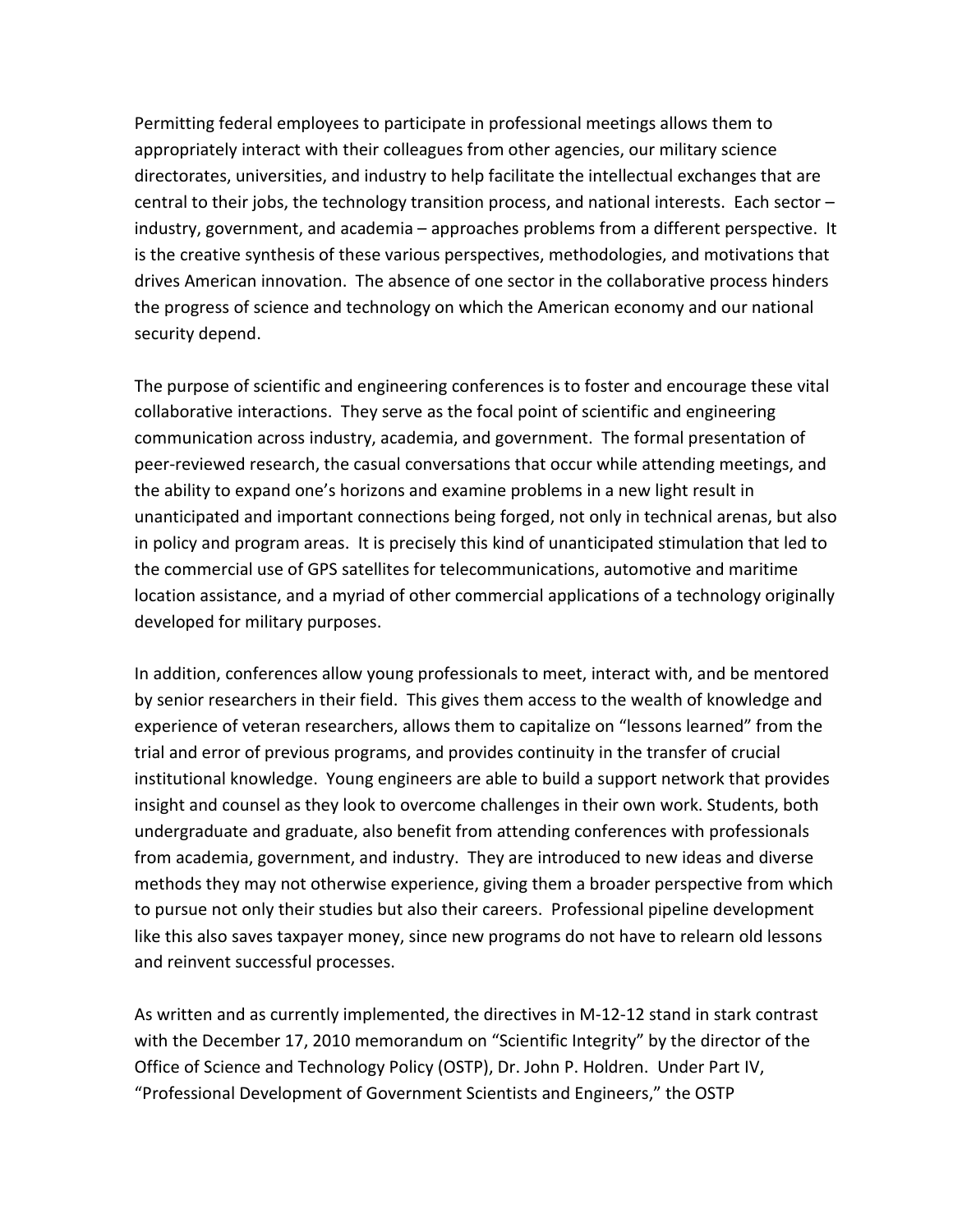memorandum calls for agencies to "[e]ncourage presentation of research findings at professional meetings" and "[a]llow full participation in professional or scholarly societies, committees, task forces, and other specialized bodies of professional societies…." This reflects the important role these meetings and organizations play in the professional development of the individual scientist or engineer and in the advancement of the state of a given discipline and of technology in general. Further, Dr. Holdren's memorandum endorses the notion that scientific integrity and progress are aided when data and research are subjected to appropriate "independent peer review by qualified experts" – which is the very foundation of the existence of professional societies and of presentations at professional technical conferences and symposia.

Since both Congress and the Administration have demonstrated a high-priority emphasis on scientific research and engineering advancement as critical functions of the federal government, we encourage you to consider not only how Administration policies and directives (as well as proposed legislative restrictions such as those contained in HR 313, the "Government Spending Accountability Act of 2013," the proposed S.AMDT. 67 to HR 933, the "Consolidated and Further Continuing Appropriations Act of 2013") can ensure appropriate oversight, but also how to minimize any negative impact on the U.S. scientific and engineering enterprise, so as to exercise appropriate oversight and responsibility without inadvertently jeopardizing our technological advantages and the vitality of the American "innovation engine" and of the technical workforce that drives it forward.

If you have any questions or need further information, please contact Steve Howell at 703.264.7625 or [steveh@aiaa.org.](mailto:steveh@aiaa.org) Thank you for your consideration.

Sincerely,

Sandra Magnus, Executive Director American Institute of Aeronautics & Astronautics

H. Frederick Dylla, Executive Director & CEO American Institute of Physics

Keith Seitter, Executive Director American Meteorological Society Thomas G. Loughlin, Executive Director American Society of Mechanical Engineers

Alan Leshner, Chief Executive Officer American Association for the Advancement of Sciences

Marc T. Apter, President Institute of Electrical and Electronic Engineering-USA (IEEE-USA)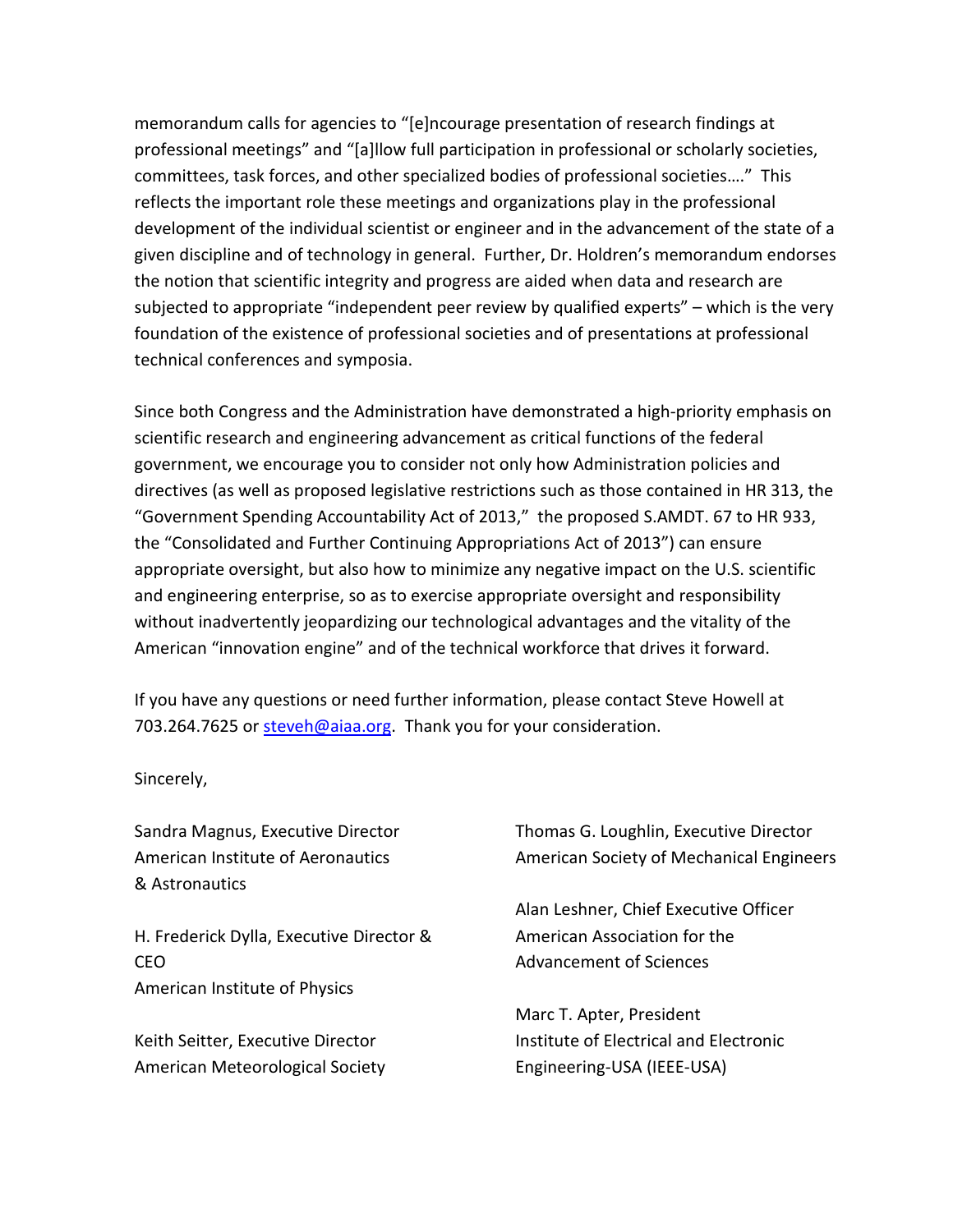Michael Hirschberg, Executive Director AHS International- The Vertical Flight Technical Society

Kevin B. Marvel, PhD., Executive Officer American Astronomical Society

Christine McEntee, Executive Director & CEO American Geophysical Union

Norman Fortenberry, Executive Director American Society for Engineering Education

Ellen Bergfeld, Chief Executive Officer Alliance of Crops, Soil, & Environmental Scientific Societies

Ian C. Harding, PhD, President American Association of Stratigraphic Palynologists- The Palynological Society

Beth A. Cunningham, Executive Officer American Association of Physics Teachers

Ronald Burg, Executive Vice President American Concrete Institute

P. Patrick Leahy, Executive Director, American Geosciences Institute

Peter O'Neil, Executive Director American Industrial Hygiene Association

Joseph Travis, President American Institute of Biological Sciences Robert C. Fine, Executive Director American Nuclear Society

Darrin Drollinger, Executive Director American Society of Agricultural and Biological Engineers

Ellen Bergfeld, Chief Executive Officer American Society of Agronomy

Jeff Littleton, Executive Vice President American Society of Heating, Refrigerating & Air Conditioning Engineers

Jeffery Miller, PhD, President American Society for Microbiology

James Plasker, Executive Director American Society of Photogrammetry and Remote Sensing- The Imaging & Geospatial Information Society

Kenneth D Reid, Executive Vice President American Water Resources Association

John A. Downing, PhD, President Association for the Sciences of Limnology and Oceanography

Douglas Richardson, Executive Director Association of American Geographers

Susan B. Sinnott, President AVS: Science and Technology of Materials, Interfaces, and Processing

Elizabeth A. Kellogg, President Botanical Society of America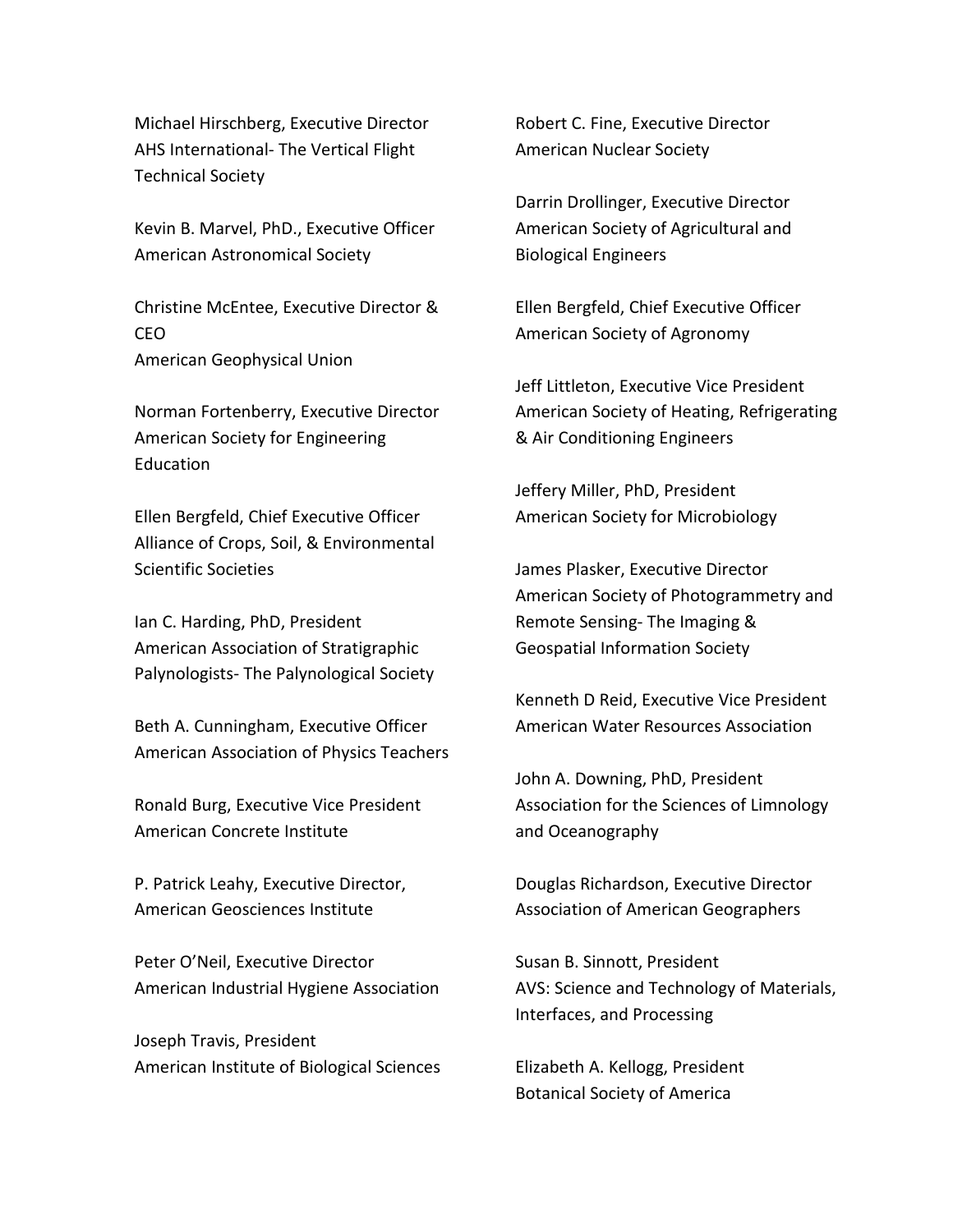Eric Anderson, Executive Director Cartography and Geographic Information Society

Stephanie Flores, Executive Director CASSS, an International Separation Science Society

Peter Komadel, President Clay Minerals Society

Paul Mendez, Executive Director Council for Chemical Research

Elizabeth Ambos, Executive Officer Council of Undergraduate Research

Ellen Bergfeld, Chief Executive Officer Crop Science Society of America

Mark W. Neice, Executive Director Directed Energy Professional Society

Katherine McCarter, Executive Director Ecological Society of America

Scott Hunt, Executive Director & CEO Endocrine Society

C. David Gammel, Executive Director Entomological Society of America

Lynn Strother, Executive Director Human Factors and Ergonomics Society

Edward Bernstein, President Industrial Research Institute

Roberta Burrows, Executive Director Institute of Environmental Sciences and Technology

Barbara Byrd Keenan, Executive Vice President Institute of Food Technologist

Olle Selinus, PhD, Co-Chair International Medical Geology Association

Janet S. Herman, PhD, President Karst Waters Institute

Peter Baker, Executive Director Laser Institute of America

Alyson Reed, Executive Director Linguistic Society of America

Scott Collins, Chair, Executive Board and Science Council Long Term Ecological Research Network

Todd M. Osman, Executive Director Materials Research Society

Cathy Manduca, Executive Director National Association of Geoscience Teachers

George Veni, Executive Director National Cave and Karst Research Institute

Ellen Paul, Executive Director Ornithological Council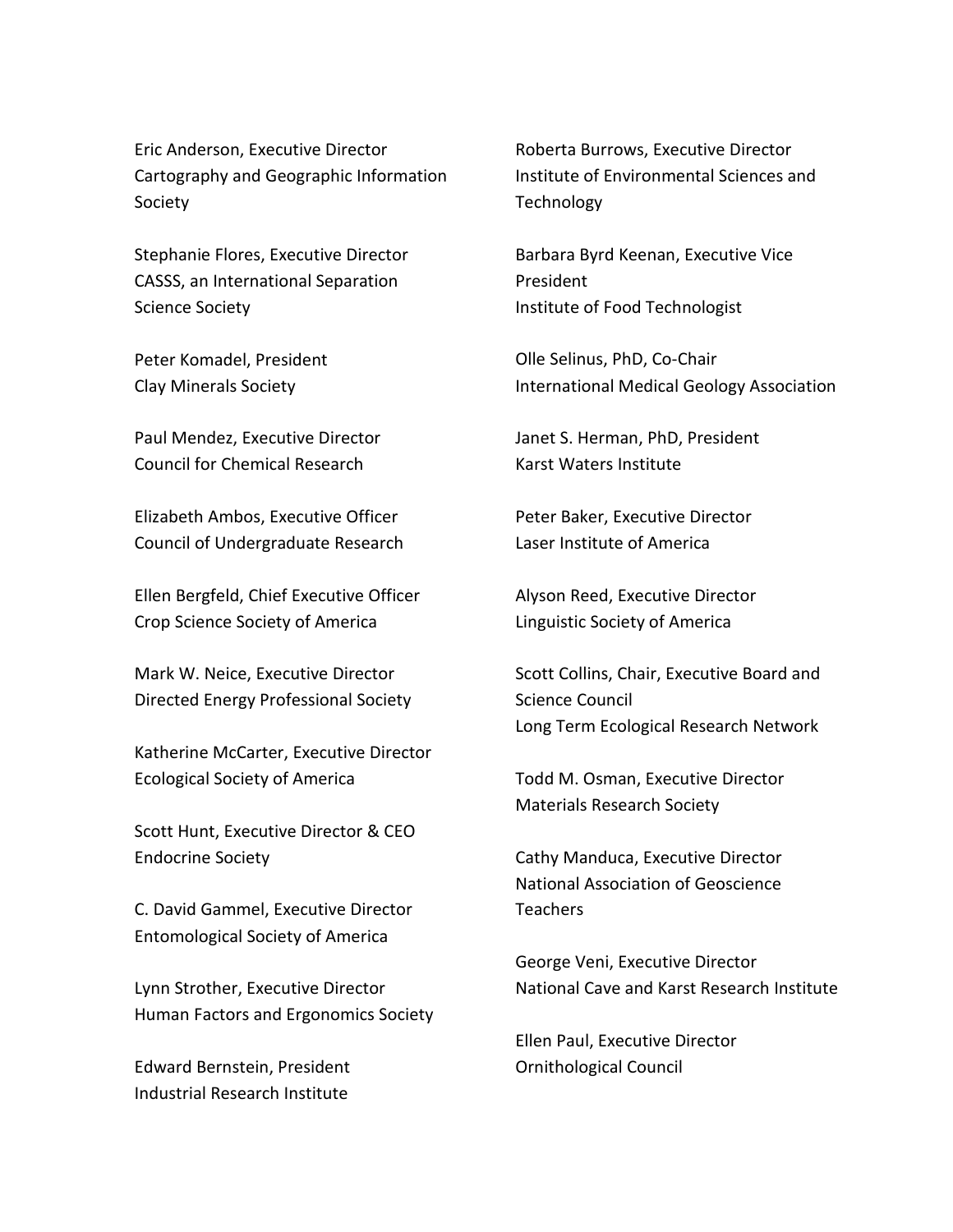David Schutt, Chief Executive Officer SAE International

Susan Newman, Executive Director Seismological Society of America

David Kanagy, Executive Director Society for Mining, Metallurgy and Exploration

Barbara Lange, Executive Director Society for Motion Picture and Television Engineers

Gregg Balko, Executive Director Society for the Advancement of Material and Process Engineers

Brian Hoal, Executive Director Society of Economic Geologists Shawn Lamb, Executive Director Society of Toxicology

Ellen Bergfeld, Chief Executive Officer Soil Science Society of America

Jim Robinson, Executive Director The Minerals, Metals, & Materials Society

Sandy Carlson, President The Paleontological Society

Winifred Kessler, President The Wildlife Society

Jeff A. Eger, Executive Director Water Environment Federation

Cc: Senator Mitch McConnell Congressman John Boehner Congresswoman Nancy Pelosi Senator Barbara Mikulski Senator Richard Shelby Senator Carl Levin Senator James Inhofe Senator John Rockefeller Senator John Thune Senator Thomas Carper Senator Tom Coburn Senator Richard Durbin Senator Thad Cochran Senator Kay Hagan Senator Deb Fischer